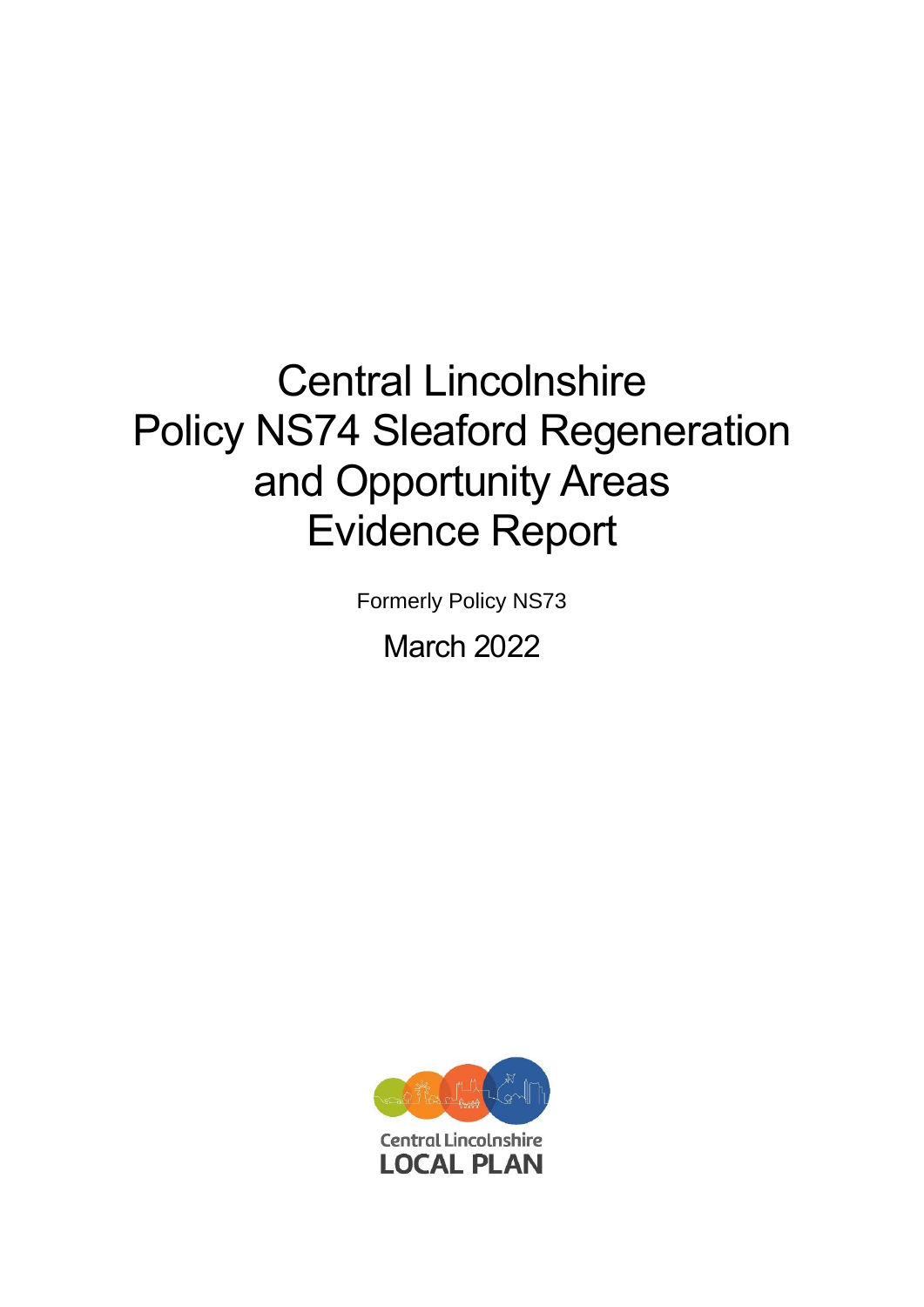# **Contents**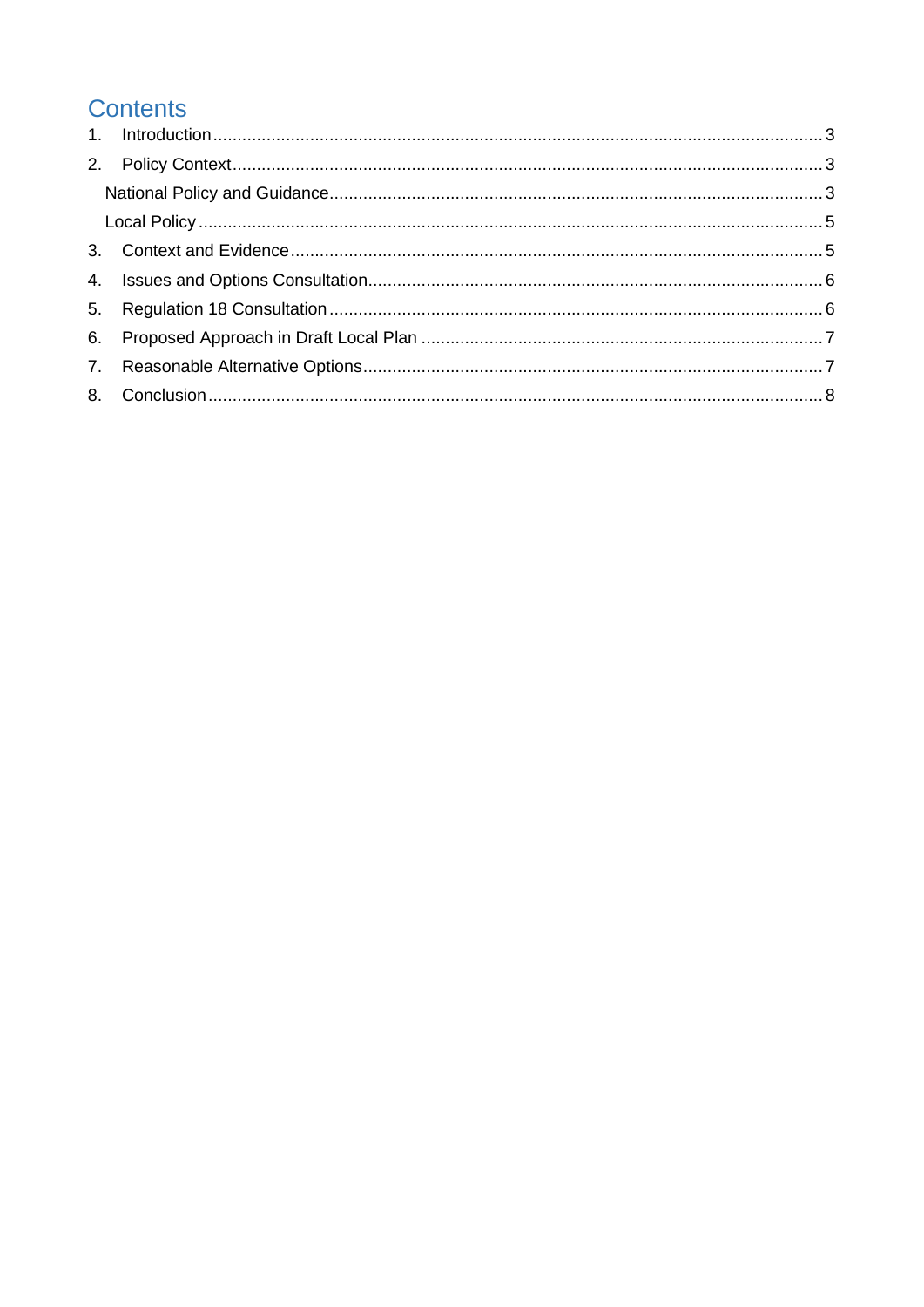## <span id="page-2-0"></span>1. Introduction

- 1.1. The Central Lincolnshire Local Plan is being updated since the first Local Plan for Central Lincolnshire, an area covering the districts of City of Lincoln, North Kesteven and West Lindsey, was adopted in April 2017.
- 1.2. This Evidence Report (which is one of a collection) provides background information and justification for Policy Sleaford Regeneration and Opportunity Areas, which relates to a number of areas within Sleaford that present opportunities for regeneration or renewal.

## <span id="page-2-2"></span><span id="page-2-1"></span>2. Policy Context

## National Policy and Guidance

2.1. The National Planning Policy Framework (NPPF) was revised in July 2021 and sets out the framework for planning in England. There are number of key strands relating regeneration including aspects within Chapter 6 Building a Stronger, Competitive Economy.

#### Paragraph 82*. "Planning policies should:*

*a) set out a clear economic vision and strategy which positively and proactively encourages sustainable economic growth, having regard to Local Industrial Strategies and other local policies for economic development and regeneration;* 

*b) set criteria, or identify strategic sites, for local and inward investment to match the strategy and to meet anticipated needs over the plan period;* 

*c) seek to address potential barriers to investment, such as inadequate infrastructure, services or housing, or a poor environment; and* 

*d) be flexible enough to accommodate needs not anticipated in the plan, allow for new and flexible working practices (such as live-work accommodation), and to enable a rapid response to changes in economic circumstances."* 

Paragraph 86. *"Planning policies should:* 

*a) set out a clear economic vision and strategy which positively and proactively encourages sustainable economic growth, having regard to Local Industrial Strategies and other local policies for economic development and regeneration;* 

*b) set criteria, or identify strategic sites, for local and inward investment to match the strategy and to meet anticipated needs over the plan period;* 

*c) seek to address potential barriers to investment, such as inadequate infrastructure, services or housing, or a poor environment; and* 

*d) be flexible enough to accommodate needs not anticipated in the plan, allow for new and flexible working practices (such as live-work accommodation), and to enable a rapid response to changes in economic circumstances."*

2.2. Paragraph 124, Chapter 11 'Making Effective Use of Land', sets out key requirements to take into account an areas character when regenerating or promoting opportunities for change. Paragraph 124 states:

> *"Planning policies and decisions should support development that makes efficient use of land, taking into account:*

*a) the identified need for different types of housing and other forms of development, and the availability of land suitable for accommodating it; b) local market conditions and viability;*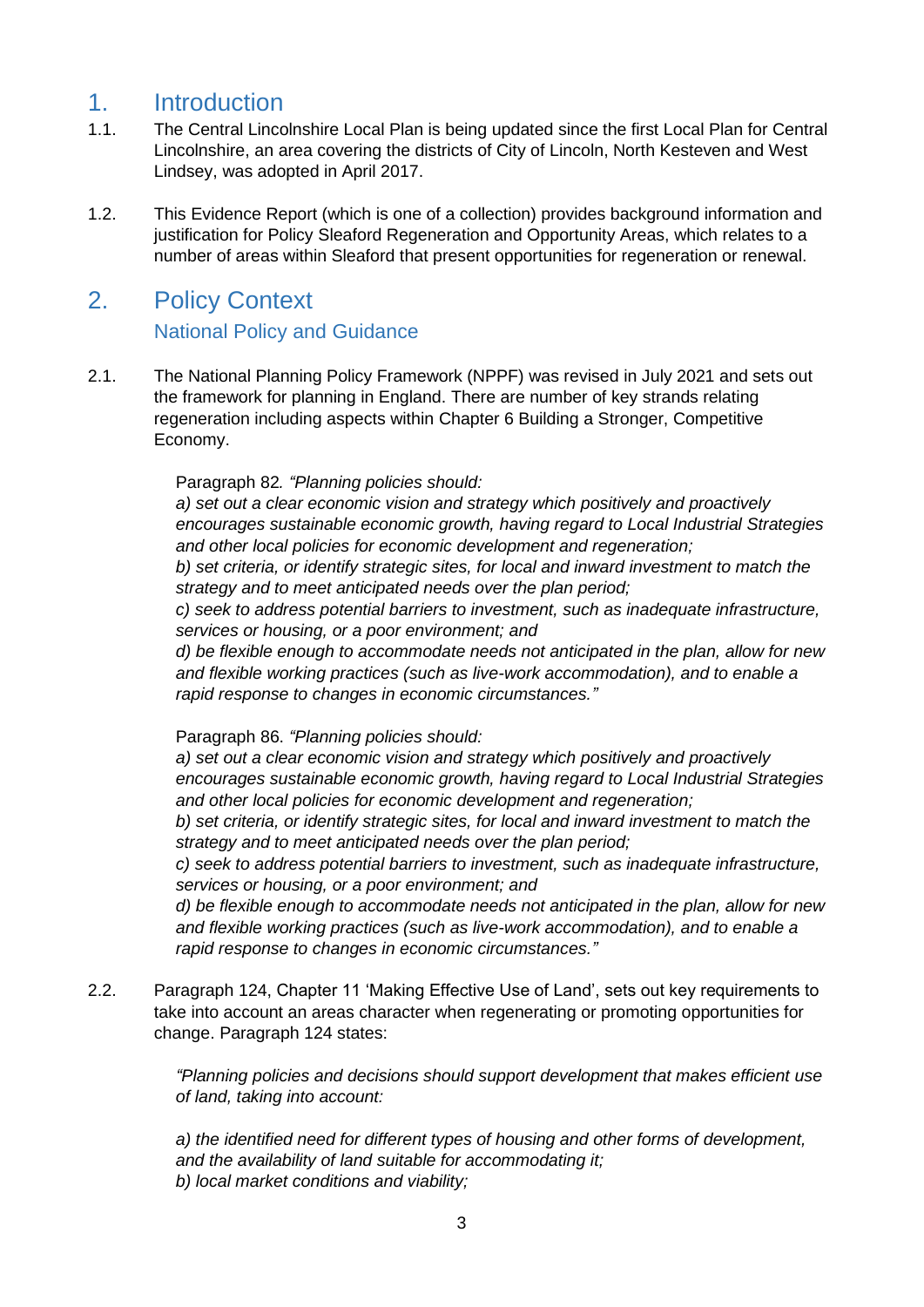*c) the availability and capacity of infrastructure and services – both existing and proposed – as well as their potential for further improvement and the scope to promote sustainable travel modes that limit future car use; d) the desirability of maintaining an area's prevailing character and setting (including residential gardens), or of promoting regeneration and change; and e) the importance of securing well-designed, attractive and healthy places."*

2.3. Relevant to the regeneration of sites within Sleaford, is Chapter 16 'Conserving and enhancing the historic environment'

> Paragraph 189. "*Heritage assets range from sites and buildings of local historic value to those of the highest significance, such as World Heritage Sites which are internationally recognised to be of Outstanding Universal Value <sup>66</sup>. These assets are an irreplaceable resource, and should be conserved in a manner appropriate to their significance, so that they can be enjoyed for their contribution to the quality of life of existing and future generations<sup>67</sup> .*

*Paragraph 190. "Plans should set out a positive strategy for the conservation and enjoyment of the historic environment, including heritage assets most at risk through neglect, decay or other threats. This strategy should take into account:* 

*a) the desirability of sustaining and enhancing the significance of heritage assets, and putting them to viable uses consistent with their conservation;* 

*b) the wider social, cultural, economic and environmental benefits that conservation of the historic environment can bring;* 

*c) the desirability of new development making a positive contribution to local character and distinctiveness; and* 

*d) opportunities to draw on the contribution made by the historic environment to the character of a place."*

2.4. Planning Practice Guidance (PPG). The NPPG was introduced in 2014 and it sets out live guidance on how to implement the policies of the NPPF. There are number of guidance pages relating to estate regeneration many of the regeneration opportunities presented within the reviewed Central Lincolnshire Local Plan are mixed used development opportunities and are currently a mix use. Therefore, these specific guides are not necessarily all encompassing for the scenarios presented within this policy. When reviewing the PPG, the general role of plan making is important aspect when developing local specific regeneration opportunities with planning policy.

#### *"Statutory duty and the role of plans -What is the role of plans?*

<sup>66</sup>*Some World Heritage Sites are inscribed by UNESCO to be of natural significance rather than cultural significance; and in some cases they are inscribed for both their natural and cultural significance.* 

<sup>67</sup>*The policies set out in this chapter relate, as applicable, to the heritage-related consent regimes for which local planning authorities are responsible under the Planning (Listed Buildings and Conservation Areas) Act 1990, as well as to plan-making and decision-making.*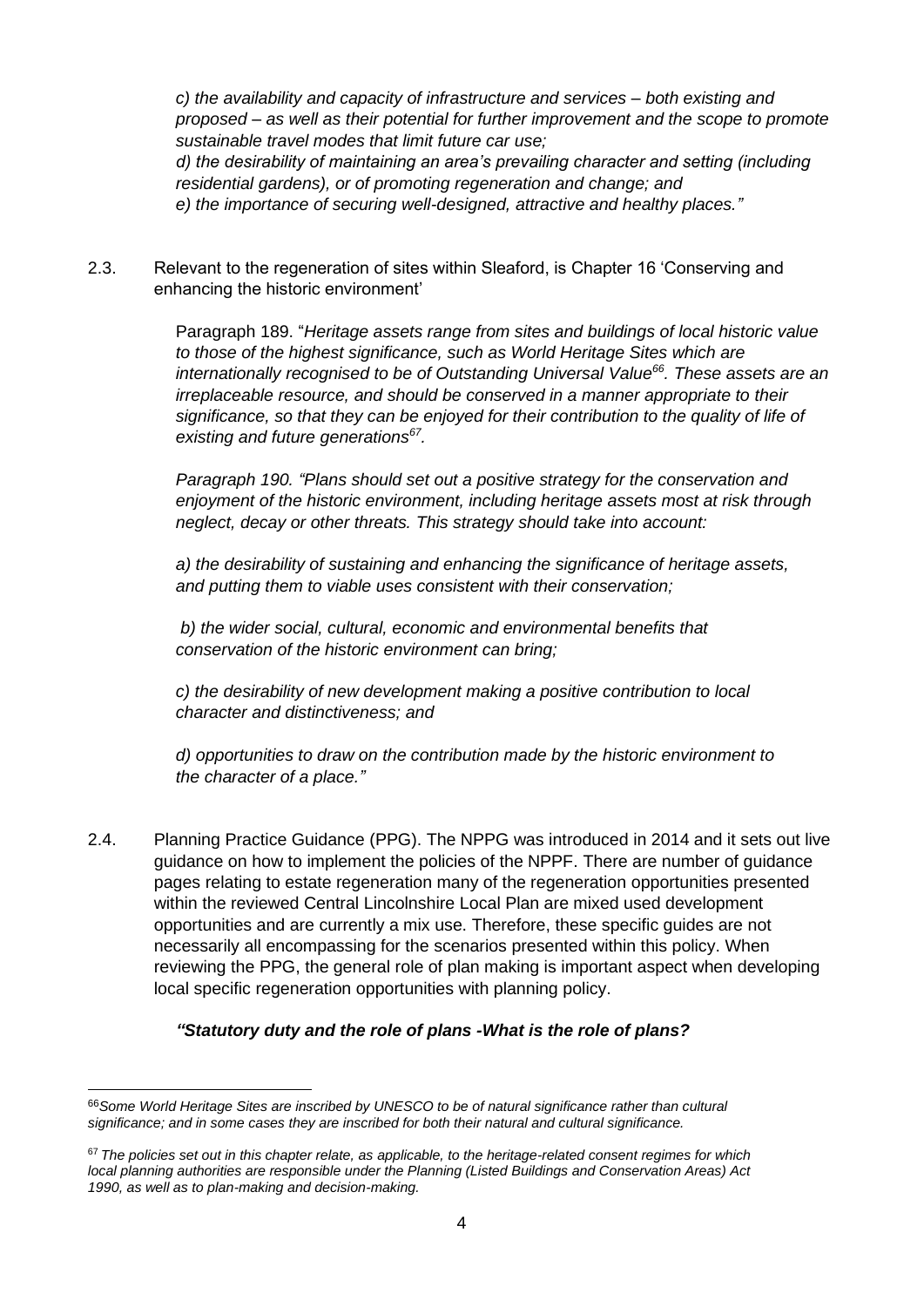*The development plan is at the heart of the planning system with a requirement set in law that planning decisions must be taken in line with the development plan unless material considerations indicate otherwise. Plans set out a vision and a framework for the future development of the area, addressing needs and opportunities in relation to housing, the economy, community facilities and infrastructure – as well as a basis for conserving and enhancing the natural and historic environment, mitigating and adapting to climate change, and achieving well designed places. It is essential that plans are in place and kept up to date.*

*Section 19(1B) - (1E) of the Planning and Compulsory Purchase Act 2004 sets out that each local planning authority must identify their strategic priorities and have policies to address these in their development plan documents (taken as a whole).*

*The development plan for an area is made up of the combination of strategic policies (which address the priorities for an area) and non-strategic policies (which deal with more detailed matters). Paragraphs 17 to 19 of the National Planning Policy Framework describe the plan-making framework which allows flexibility in the way policies for the development and use of land are produced<sup>1</sup> "*

## Local Policy

- <span id="page-4-0"></span>2.5. Policy LP45 'Sleaford's Regeneration and Opportunity Areas' is the current policy for regeneration within the adopted 2017 local plan. Regeneration of Sleaford Town Centre is a key objective for North Kesteven District Council. The policy sets out the four key areas for regeneration opportunities. These areas include:
	- Heart of Sleaford
	- Riverside Retail Precinct
	- Southern Southgate
	- Former Avanta Seeds Site
- 2.6. Each of these areas has a number of guiding principles for the regeneration of these sites. The guiding principles range from preserving and enhancing heritage to improving public realm and connectivity within Sleaford.

## <span id="page-4-1"></span>3. Context and Evidence

- 3.1. There are a number of areas within Central Lincolnshire that have been identified for development or redevelopment/ renewal. A local plan-based policy approach will help ensure the future of these sites/areas are progressed in line with the ambitions for the site. The regeneration-based policies are written with a 'in principle approach' to help provide certainty for the sites and to help ensure that any development that does occur, makes the most of the opportunities at these sites. The District Councils within each policy area may wish to progress a masterplan, design code or other site-specific guidance to supplement these policies further still.
- 3.2. The key sites for development in the 2017 Local Plan are carried forward in the new Local Plan, but this is occurring in two different policies. The Heart of Sleaford, Riverside Retail Precinct and Southern Southgate sites are included in Policy S38 of the new Plan. This is

*<sup>1</sup> Paragraph: 001 Reference ID: 61-001-20190315 Revision date: 15 03 2019*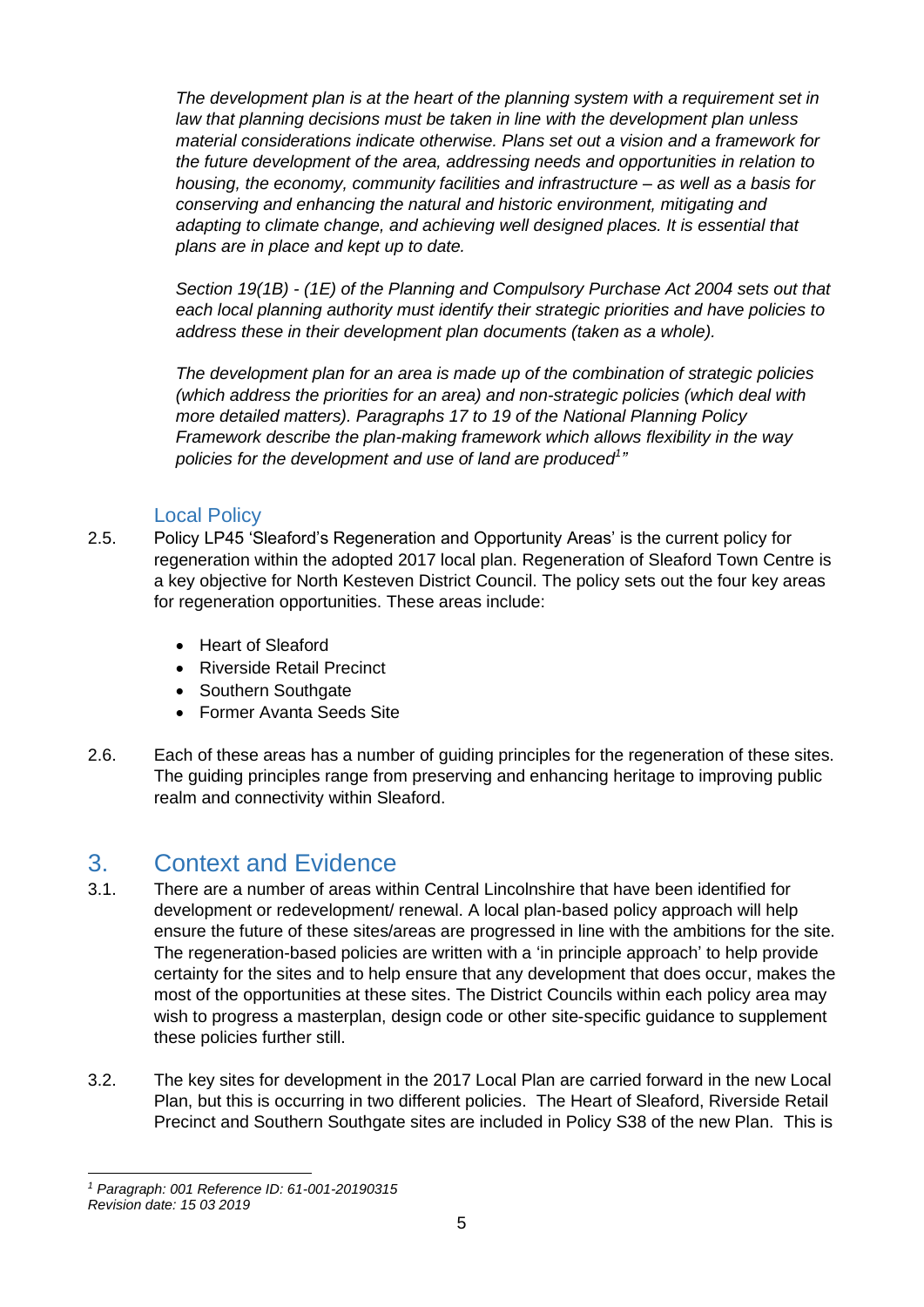because these are primarily retail and town centre-focused sites within the town centre boundary.

3.3. However, it is still important that the Avanta Seeds site is also given a framework in policy to help encourage its development in a sustainable way, where it contributes positively to the town. This site is now joined in this policy with two additional sites which are considered to be important opportunities for regeneration – these are the former Bass Malting Site (ROA8) and the former hospital buildings at Greylees (ROA9). A framework is used for each of the sites as to when appropriate development will be supported in these locations. These are areas identified as having potential to substantially contribute to Sleaford's offer.

## <span id="page-5-0"></span>4. Issues and Options Consultation

4.1. During the Issues and Options Consultation Policy LP45 – Sleaford's Regeneration and Opportunity Areas was noted as a policy area not to change. One comment was raised regarding this policy area stating, "The regeneration of Sleaford is of great importance – it is of concern that this policy is to be amended with no details provided of how." [Issues and Options Report pg.15.] The Issues and Options was an initial sift of what policy areas would be updated based on consultation. Further details for Sleaford Regeneration will be explored in the Regulation 18 Consultation.

## <span id="page-5-1"></span>5. Regulation 18 Consultation

- 5.1. A Consultation Draft of the Local Plan was published for consultation between 30 June and 24 August 2021. During this eight week consultation comments were received on the plan, the policies within the plan, and supporting information and evidence.
- 5.2. The following issues were raised during this consultation:
	- Various support provided for this policy.
	- Suggestion that these sites need accurate assessments of availability, suitability, deliverability, develop-ability and viability.
	- The Councils' assumptions on lead-in times should be correct and supported by parties for delivery housing on the sites.
	- Objection raised on site ROA9 (Greylees) as there is no minimum expectation for providing essential amenities such as a shop.
	- Objection raised on site ROA7 (Avanta Seeds) suggesting the current wording will lead to viability issues:
		- o The largest part of the current permission for the site are for comparison retailing and retirement apartments. Market conditions may be weak, so flexibility is needed in the policy to allow for shifts from the extant permission.
		- $\circ$  More flexibility required for the delivery of sports provision and access road from Boston Road.
		- o Letter b and c of the policy is supported however suggestions have been.
- 5.3. There were a number of comments broadly supporting this policy. An objection raised that there should be at least a shop in Greylees (ROA9). The policy is flexible to allow for mixed use led development to take place on the site which could well include a shop.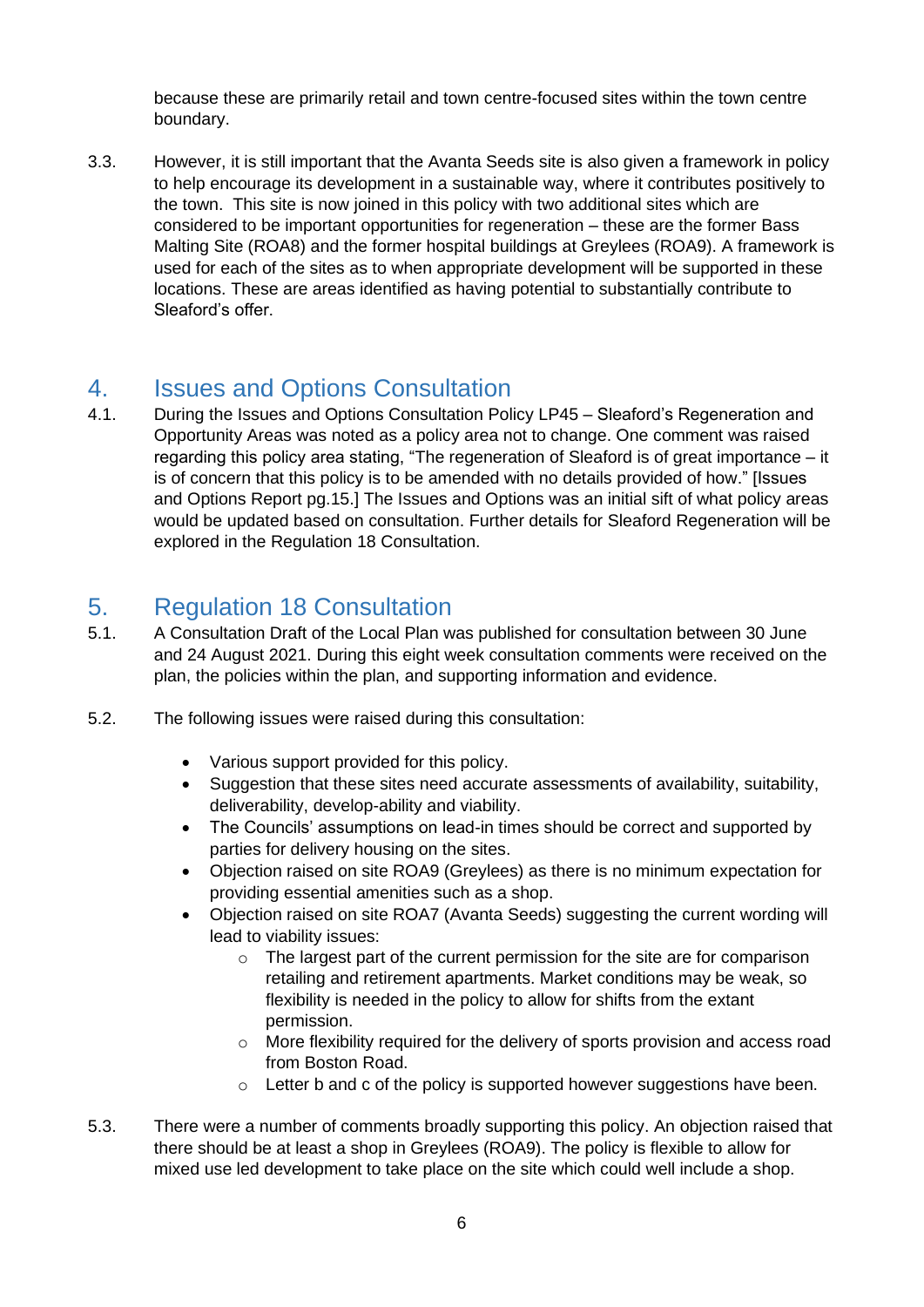Limiting use class in this instance could lead to uncertainty in terms of inward investment for regeneration.

- 5.4. The Avanta Seeds site (ROA 7) policy has a number of guiding principles and whilst there is an extant permission with a large proportion for comparison retailing there is nothing stopping an updated permission been sought in line with the policy.
- 5.5. The bowls club provision set out next to letter 'e' provides enough scope and flexibility for alternative provision and a fall-back position within the wording. Comments raised queries over lead times and accurate assessments of availability, suitability, deliverability, develop-ability and viability. The policy does not allocate these sites but sets a framework as to what kinds of development would be supported.

## <span id="page-6-0"></span>6. Proposed Approach in Draft Local Plan

- 6.1. The proposed approach to this policy is to refresh the existing policy and refine accordingly through each stage of consultation. Retaining the policy through a refresh provides certainty for Sleaford with some of the sites identified in LP45 of the current adopted plan 2017 to be continued.
- 6.2. The framework gives certainty and sets parameters for development in order to achieve the best outcomes for the sites. The framework links the site/s with the wider area of Sleaford including aspects on design to ensure regeneration schemes are sympathetic to the character of the historic environment. Having specific sites listed gives detail on what sort of regenerations schemes will be supported.
- 6.3. It should be noted that no reliance is placed on any development coming forward on these sites to meet the strategic needs of the Local Plan.

## <span id="page-6-1"></span>7. Reasonable Alternative Options

7.1. The following alternative options have been considered for this policy (option 1 being the preferred option). They are summarised as follows:

**Option 1:** A policy which provides a positive framework to promote the redevelopment or regeneration of these areas with specific criteria for each area

**Option 2:** A generic policy promoting the regeneration of all of these areas.

**Option 3:** No policy with development proposals being considered against general policies in the plan.

- 7.2. Option 1 gives specific details for Sleaford regeneration and opportunity areas outlining the ambition for each area identified site/area. This approach provides certainty and a clear direction for future development of these sites/areas. For all sites, a criteria-based approach is applied to ensure clear parameters for future proposals.
- 7.3. Option 2 would provide a limited degree of certainty. However, the approach would not be area/site specific so is likely to be too broad and therefore has potential not to control development that protects the character of the area.